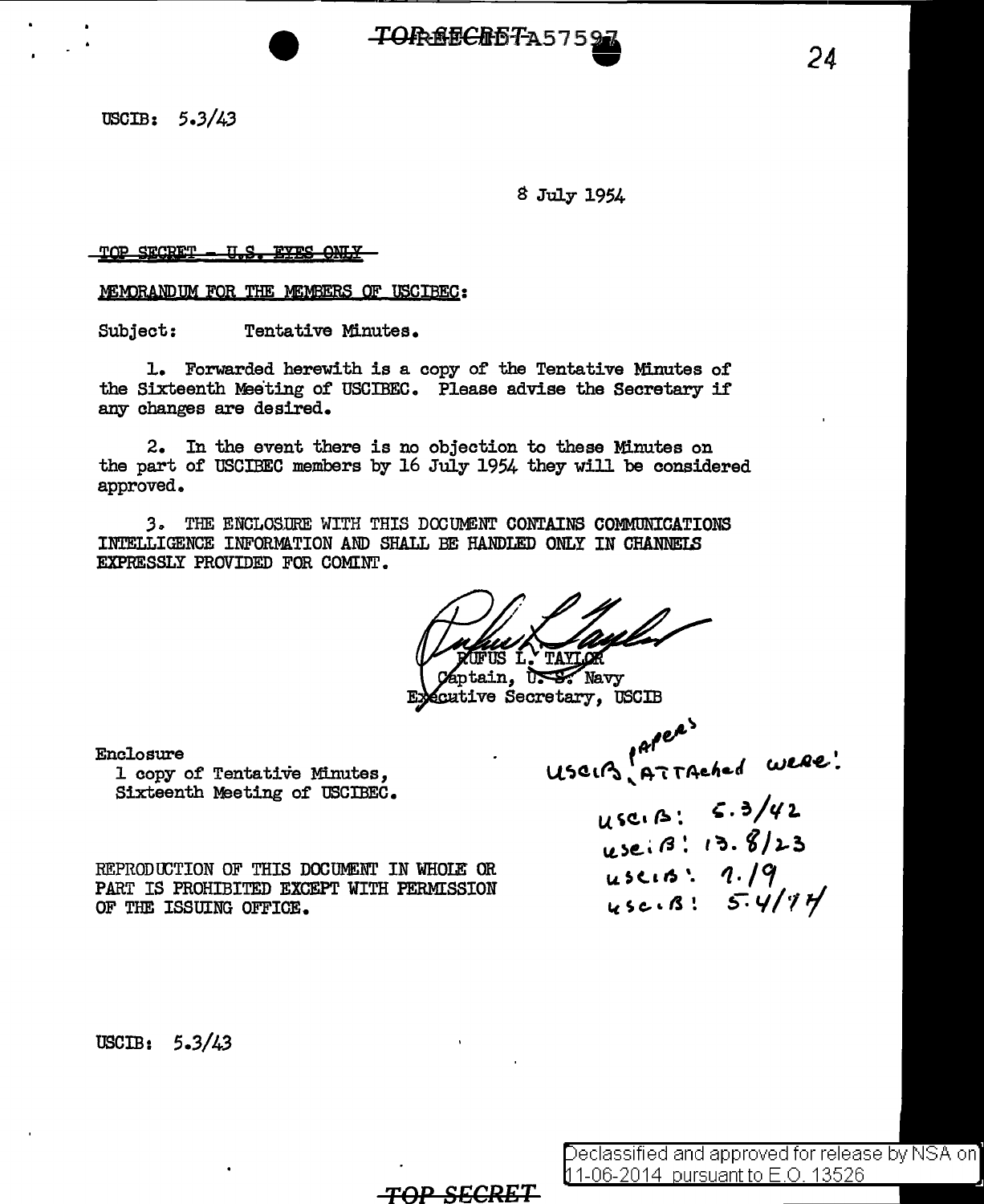-CONNEERIVEAU57597

-CONFIDENTIAL - U.S. EYES ONLY

#### MINUTES OF THE SIXTEENTH MEETING

#### OF THE

#### USCIB EXECUTIVE COMMITTEE

### Captain Rufus L. Taylor, USN, Chairman

PRESENT:

 $\bullet$ 

| DEFENSE:            | Mr. Randolph V. Zander<br>(for Mr. William H. Godel)       |
|---------------------|------------------------------------------------------------|
| <b>STATE:</b>       | Mr. T. Achilles Polyzoides                                 |
| <u>FBI:</u>         | No Member Present                                          |
| NSA:                | Captain Dwight M. Agnew, USN                               |
| <u>CIA:</u>         | (for Mr. Huntington D. Sheldon)                            |
| <u> ARMY</u> :      | Lt. Colonel Glen C. Long                                   |
| NAVY:               | Captain William M. McCormick                               |
| <u>AIR FORCE:</u>   | Lt. Colonel Frank J. Harrold                               |
| <b>SECRETARIAT:</b> | Mr. Hamill D. Jones<br>Mrs. Daphne O. Tucker<br><b>OGA</b> |
| ALSO PRESENT:       |                                                            |
| <b>STATE:</b>       | Mr. Robert G. Walker                                       |
| NSA:                | Mr. Cecil C. Corry<br>Mr. Nicholas M. Murphy               |
| $CL1$ :             |                                                            |
| ARMY:               | Lt. Colonel Thomas G. Bricker<br>Major Arnie L. Millican   |
| NAVY:               | LT. Dora Davis                                             |
| <u>AIR FORCE:</u>   | Captain Allen T. Miller                                    |

# **CONFIDENTIAL**

 $\mathbf{r} = \mathbf{r} \times \mathbf{r}$ 

 $\mathbf{r}$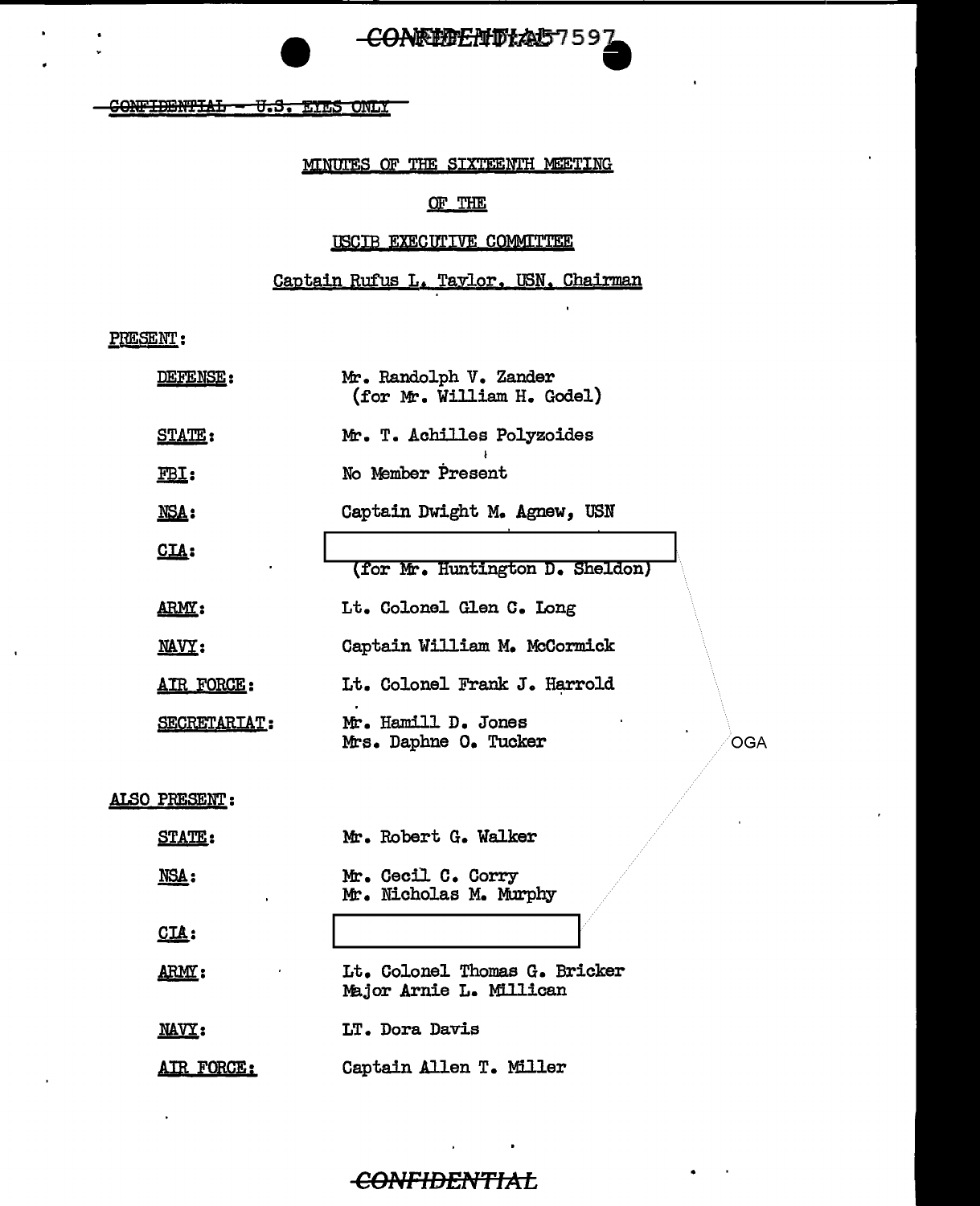CONFRIENTDA&575

<u> SONFIDENTIAL = U.S. EYES ONLY</u>

COMMITTEE CHAIRMEN: Lt. Colonel Henry C. Simmons, USAF (Intelligence) Major William R. Culmer, USA (Security)

The Sixteenth Meeting of the United States Communications Intelligence Board Executive Committee was held at 1400 on 25 June 1954, in Room 2-E.687, The Pentagon Building.

-2-

# <del>CONFIDENTIAL</del>